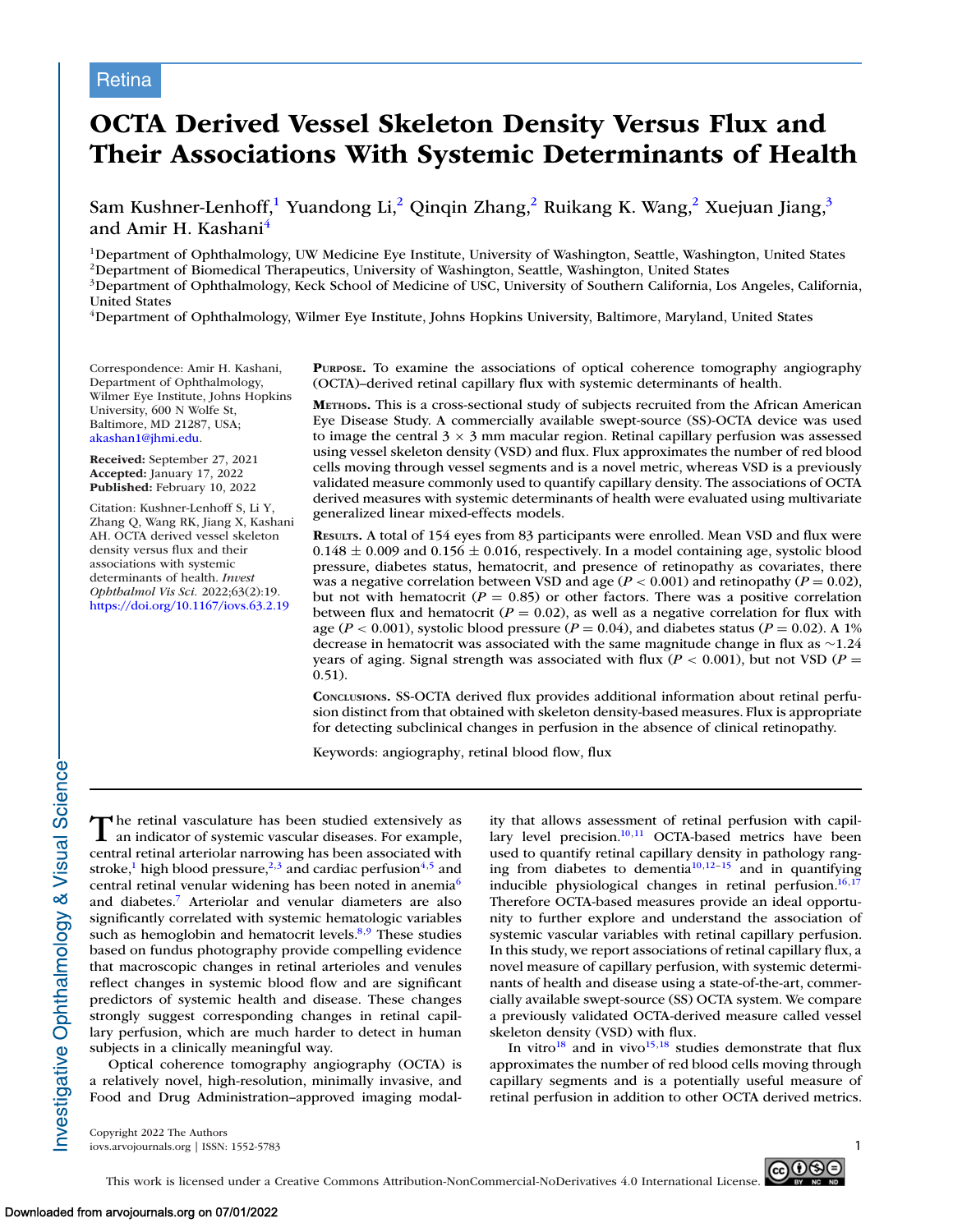Flux is an approximation of the average number of red blood cells (RBC) passing through capillary segments using the complex-based OCTA technique called optical microangiography (OMAG).<sup>18</sup> Flux is independent of flow velocity because of the large amount of time between the A-scans but is dependent on particle concentration.<sup>18,19</sup> The relationship of flux with particle concentration has been analytically modeled and validated in vitro using microfluidic phantoms and intralipid solution. $18,20,21$  These experiments and models suggest that OMAG signal intensity is directly proportional to the concentration of particles moving through an imaging voxel. In vitro experiments have repeated these findings with hematocrit over the range of 32% to 45% and confirmed a positive association with flux and decorrelation signal intensity. $22$  Because blood flow in capillaries is essentially the same as the movement of RBCs, capillary flux may be more sensitive to changes in retinal perfusion at the capillary level than traditional measures of vessel or skeleton density such as VSD. Specifically, VSD represents the number of perfused capillary segments containing particles with velocities ranging between 0.3 to 3 mm/sec.

This study aims to determine whether retinal capillary flux is a useful tool for the assessment of subclinical changes in commonly used systemic determinants of health. The results of this methodology can provide additional, complementary data to previous studies of large-caliber retinal vascular associations with systemic determinants of health.

#### **METHODS**

#### **Subjects**

A total of 125 participants of the African American Eye Disease Study<sup>23</sup> were invited for the study and consented to their participation. The African American Eye Disease Study is a population-based study of 40+-year-old African American residents of Inglewood, California, who underwent a comprehensive ophthalmic examination. $23$  These participants were enrolled at the Roski Eye Institute of the University of Southern California. The study was approved by and conducted in compliance with the University of Southern California Institutional Review Board. All subjects had the following systemic determinants of health assessed: blood pressure, complete blood count (including white blood cell count, red blood cell count, hemoglobin, hematocrit, and platelet count), and point-of-care hemoglobin A1c and microhematocrit. All subjects completed a medical history questionnaire reporting their sex, cigarette smoking (current smoker or not), diabetes status, hypertensive status, and hypertensive medication use. Subjects were classified as diabetic if they endorsed a history of diabetes mellitus or had a hemoglobin A1c value of  $\geq$  6.5%. Subjects were classified as hypertensive if they were prescribed hypertension medication, endorsed a history of hypertension, or presented with a systolic blood pressure >140 mm Hg or diastolic blood pressure >90 mm Hg. Past medical records indicating any type of retinopathy status (including macular edema) were noted. Subjects also underwent an ophthalmic examination that included dilation, refraction, and visual acuity measurements.

### **Imaging**

Swept-source OCTA images were acquired using a commercially available device (PlexElite 9000; Carl Zeiss Meditec, Dublin, CA, USA) with a scan speed of 100 or 200 kHz, respective interscan interval of ∼4 ms or ∼2 ms, central wavelength of 1060 nm, and bandwidth of 100 nm providing an axial resolution of 6 μm and lateral resolution of 20 μm. The device uses an OMAG-based algorithm to measure decorrelation. $24$  Images were centered on a  $3 \text{ mm} \times 3 \text{ mm}$  region over the fovea. Each OCTA image consisted of 300 horizontal B-scans with 300 A-scans per B-scans and 1536 pixels per A-scan. A target of three acceptable OCTA volumes was recorded for the eye of each subject. One image from each eye was selected for further analysis, and the signal strength and axial length were noted.

#### **Image Analysis**

OCTA images with the following characteristics were selected for analysis from each eye: signal strength >7 (as assessed by the vendor's commercially available native software), centered on the fovea, lacking hyporeflective or hyper-reflective artifacts on en face structural images and with fewer than 10 visibly detectable motion artifacts (defined as horizontal disruptions in continuous vessels of more than 1 pixel width). Analyses were limited to the superficial retinal layer (SRL) to minimize confounding effects of projection artifacts and segmentation errors. Images were also excluded if the segmentation algorithm had errors and either SRL boundary could not be reliably manually segmented by experienced graders. The SRL was defined from the internal limiting membrane to the outer boundary of the inner plexiform layer using the commercially available automated segmentation algorithm.

A previously validated, semi-automated, custom MATLAB (MathWorks Inc., Natlick, MA, USA) algorithm was used to calculate vessel skeleton density (VSD<sup>10,24,25</sup>) and flux.<sup>15,18</sup> As described previously, VSD is a measure of overall vessel length within an OCTA image and is computed by reducing all vessel segments to one-pixel width before calculating the ratio of the total length of vessels to the total area of the image. $10,24$  $10,24$  Flux is calculated by averaging the absolute (non-binarized) decorrelation intensity values from regions of the image occupied by vascular structures[.15,18](#page-6-0) This is described in more detail in Abdolahi et al.<sup>26</sup> Pseudocolor flux and skeletonized vessel maps for two subjects are illustrated in [Figure 1.](#page-2-0)

#### **Statistical Analysis**

All regression models were analyzed using R (version 3.6.3). VSD and flux were treated as continuous outcomes. The systemic determinants of health that were available and investigated were sex, age, hypertensive status, systolic blood pressure, diastolic blood pressure, diabetes status, hemoglobin a1c, smoking history, hematocrit, hemoglobin, white blood cell count, red blood cell count, platelet count, and the presence of retinopathy. Each of these factors was investigated because of previously shown associations with arteriole or venous retinal diameters $8,9,27$  $8,9,27$  or VSD.<sup>12</sup> Multivariable analyses were performed for each systemic determinant while adjusting for sex, age, signal strength and correlation between two eyes using mixed-effects linear regression. Determinants of health that were significant  $(P < 0.05)$ in either the VSD or flux regression analysis were used to generate a mixed-effects linear regression model of the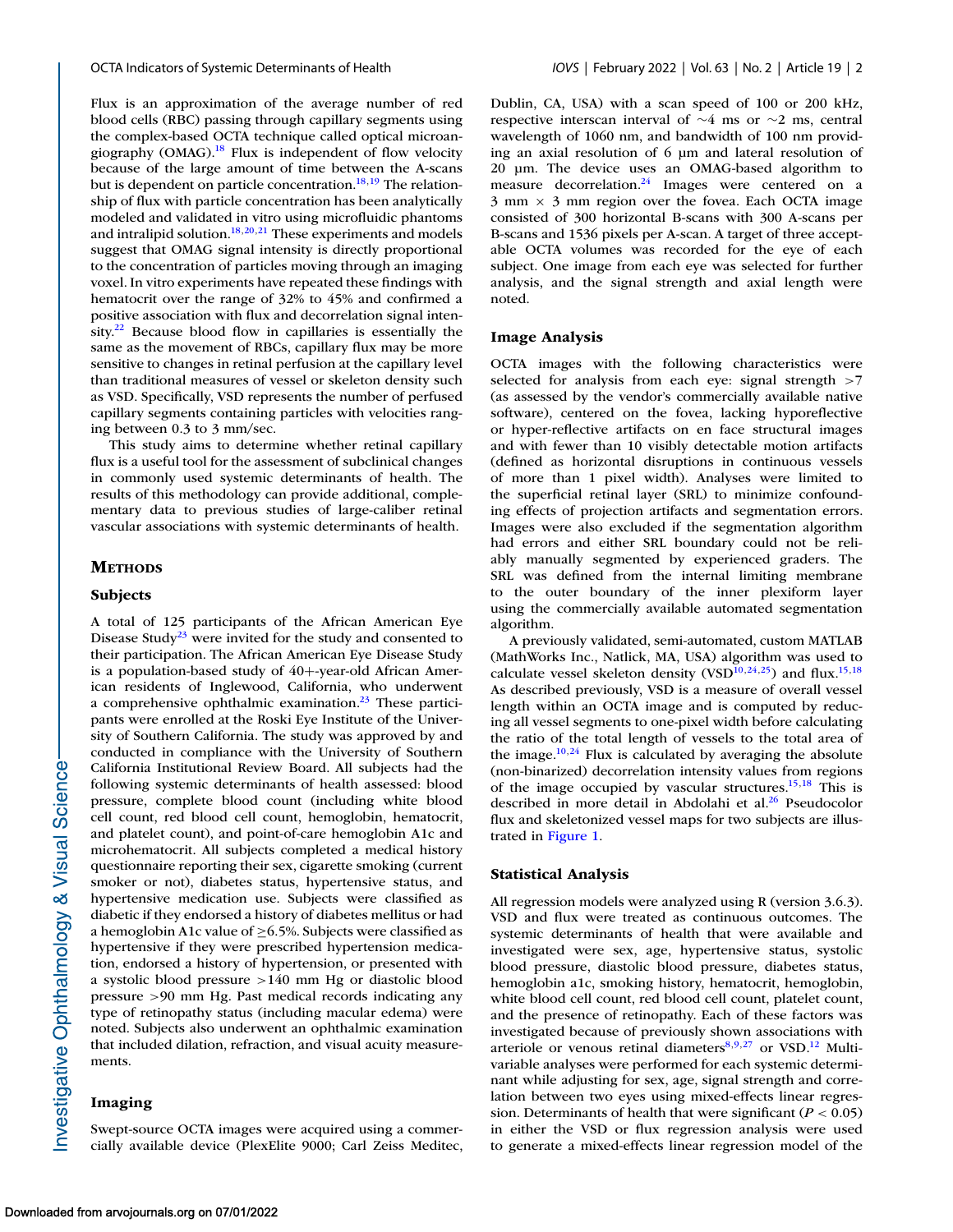<span id="page-2-0"></span>

**FIGURE 1.** Vessel flux and skeletal vessel map from the right eyes of two female participants with OCTA image signal strength of 10 and hematocrit values spanning the normative range from the cohort of subjects in this study. Note that the subject with the higher hematocrit value demonstrates a relatively higher flux value than skeleton density value.

association of systemic determinants with either VSD or flux. Determinants were modeled as fixed-effects except for the between-eye correlation that was modeled as a random intercept and adjusted using a compound symmetry correlation matrix.<sup>28</sup> Semi-partial and total  $\mathbb{R}^2$  values were calculated to demonstrate how each model element independently and in combination contributed to the variation in OCTA flux and VSD. Semi-partial  $R^2$  conceptually is the decrease in the  $R^2$ statistic without the variable of interest. The sum of the semipartial  $R^2$  of every determinant need not be equal to the total  $\mathbb{R}^2$  of the model because every factor may be positively or negatively correlated with one another in varying ways, if at all. $^{29}$  Least-square means were calculated for selected variables with clinically meaningful cutoffs for continuous variables (age ≥65 or <65, hematocrit ≥40 or <40) to demonstrate the magnitude of their effects on the OCTA parameters. Interactions between two factors were tested by including their product terms in the regression model. Associations were considered significant if *P* < 0.05. All *P* values are reported based on two-sided tests.

#### **RESULTS**

## **Characteristics of the Study Population**

The study enrolled 85 subjects (170 eyes). OCTA images that met inclusion criteria were available for 83 subjects (27 males and 56 females) (154 eyes). Mean axial length of the cohort was 23.80 mm  $\pm$  1.20 mm. Mean signal strength of the OCTA images was  $9.32 \pm 0.66$ . The demographic features of this cohort are summarized in Table 1. The imaging characteristics of this cohort are seen in Supplementary Table S1. There were significant differences in flux ( $P < 0.001$ ), signal strength ( $P < 0.001$ ), and VSD ( $P = 0.003$ ) for subjects aged ≥65 versus those younger than 65 years of age. Axial length was the only significantly different  $(P = 0.04)$  imaging variable between sexes.

**TABLE 1.** Subject Demographics

| <b>Determinant</b>                                              | <b>All Subjects</b> |  |  |
|-----------------------------------------------------------------|---------------------|--|--|
| No. of subjects (no. of eyes)                                   | 83 (154)            |  |  |
| Age $(y)$                                                       |                     |  |  |
| Mean $\pm$ SD                                                   | $66.2 \pm 8.9$      |  |  |
| Range                                                           | $40 - 83$           |  |  |
| Hypertension <sup>*</sup> , No. of subjects (%)                 | 63 (75.9%)          |  |  |
| SBP (mm Hg), mean $\pm$ SD                                      | $146.4 \pm 24.5$    |  |  |
| DBP (mm Hg), mean $\pm$ SD                                      | $84.8 \pm 12.1$     |  |  |
| Diabetes <sup>†</sup> , no. of subjects $(\%)$                  | 22 (26.5%)          |  |  |
| HbA1c $(\%)$ , mean $\pm$ SD                                    | $6.30 \pm 1.57$     |  |  |
| Current smoker, no. subjects (%)                                | $10(12.0\%)$        |  |  |
| Hematocrit (%)                                                  |                     |  |  |
| Mean $\pm$ SD                                                   | $39.99 \pm 4.36$    |  |  |
| [Normal Low-Normal High]                                        | $[38.80 - 53.20]$   |  |  |
| Hemoglobin $(g/dL)$                                             |                     |  |  |
| Mean $\pm$ SD                                                   | $12.93 \pm 1.66$    |  |  |
| [Normal Low-Normal High]                                        | $[13.30 - 17.70]$   |  |  |
| White blood cell count $\times 10^3/\mu L$                      |                     |  |  |
| Mean $\pm$ SD                                                   | $6.21 \pm 1.99$     |  |  |
| [Normal Low-Normal High]                                        | $[4.00 - 10.90]$    |  |  |
| RBC count $\times 10^6/\mu L$                                   |                     |  |  |
| Mean $\pm$ SD                                                   | $4.55 \pm .48$      |  |  |
| [Normal Low-Normal High]                                        | $[3.80 - 5.20]$     |  |  |
| Platelet count $\times 10^2/\mu L$                              |                     |  |  |
| Mean $\pm$ SD                                                   | $248.55 \pm 54.5$   |  |  |
| [Normal Low-Normal High]                                        | $[150.00 - 400.00]$ |  |  |
| Retinopathy <sup><math>\ddagger</math></sup> , no. subjects $%$ | $7(8.4\%)$          |  |  |

SD, standard deviation; SBP, systolic blood pressure; DBP, diastolic blood pressure. \* Subjects were categorized as hypertensive if they were

prescribed hypertension medication, endorsed a history of hypertension, or presented with a systolic blood pressure > 140 and/or diastolic blood pressure > 90.

† Subjects were categorized as diabetic if they endorsed a history of diabetes mellitus or had a hemoglobin A1c value of 6.5% or greater.

‡ Subjects were designated as having retinopathy if medical records indicated a history of retinopathy or diabetic macular edema.

## **Associations Between OCTA Derived Variables and Systemic Determinants**

Each systemic determinant was analyzed for significance in its own multivariate regression model with flux or VSD as the dependent variable while accounting for intra-eye correlation and including age, sex, and signal strength as covariates [\(Table 2\)](#page-3-0). Retinopathy was the only factor significantly correlated  $(P = 0.03)$  with VSD where the presence of retinopathy decreased the image VSD. History of diabetes  $(P = 0.02)$ , systolic blood pressure  $(P = 0.04)$ , hematocrit  $(P = 0.02)$ , and hemoglobin  $(P = 0.01)$  were significantly correlated with flux whereas the red blood cell count was borderline significant ( $P = 0.06$ ). Age was significant in all models  $(P < 0.02)$ , whereas sex was never significant. Although not a systemic determinant, it is important to note that signal strength in the range of 8 to–10 was a significant contributor to flux  $(P < 0.001)$  but not VSD in all models evaluated.

We also examined the association of axial length on VSD and flux in this cohort and it was not a significant covariate for either VSD or flux in any of the models we assessed. Therefore it was excluded from the final model.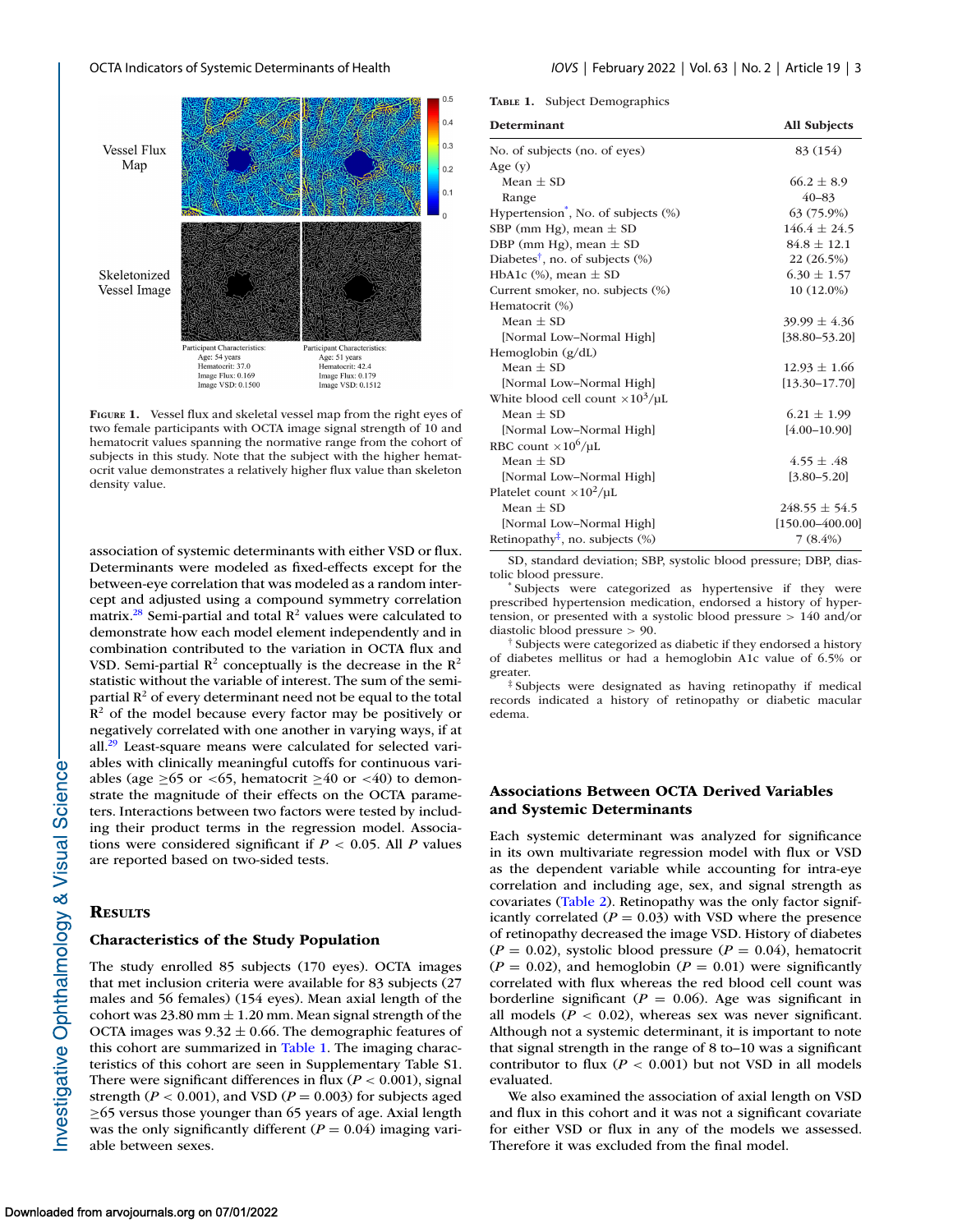<span id="page-3-0"></span>**TABLE 2.** Multivariate Analysis of Factors Associated With Flux or VSD

|                                            | <b>VSD</b>                       |         | <b>Flux</b>                      |         |  |
|--------------------------------------------|----------------------------------|---------|----------------------------------|---------|--|
| Laboratory or Historical Characteristic*   | Beta <sup>†</sup> (SE) $10^{-3}$ | P Value | Beta <sup>†</sup> (SE) $10^{-3}$ | P Value |  |
| Hypertension <sup>‡</sup>                  | 0.791(2.182)                     | 0.72    | $-4.607(3.287)$                  | 0.17    |  |
| $SBP$ (mm $Hg$ )                           | 0.033(0.038)                     | 0.39    | $-0.120(0.056)$                  | 0.04    |  |
| $DBP$ (mm $Hg$ )                           | $-0.042(0.072)$                  | 0.56    | $-0.089(0.110)$                  | 0.42    |  |
| Diabetes <sup>§</sup>                      | 1.010(2.031)                     | 0.62    | $-7.374(3.000)$                  | 0.02    |  |
| Ha1c                                       | $-0.298(0.584)$                  | 0.61    | $-0.969(0.888)$                  | 0.28    |  |
| Smoker                                     | $-5.135(2.601)$                  | 0.05    | 0.034(4.090)                     | 0.99    |  |
| Hematocrit (%)                             | 0.127(0.208)                     | 0.54    | 0.749(0.307)                     | 0.02    |  |
| Hemoglobin $(g/dL)$                        | 0.211(0.566)                     | 0.71    | 2.253(0.842)                     | 0.01    |  |
| White blood cell count $\times 10^3/\mu L$ | 0.172(0.451)                     | 0.70    | $-0.254(0.706)$                  | 0.72    |  |
| RBC count $\times 10^6/\mu L$              | 0.736(1.946)                     | 0.71    | 5.668 (2.962)                    | 0.06    |  |
| Platelet count $\times 10^2/\mu L$         | 0.018(0.017)                     | 0.28    | 0.002(0.027)                     | 0.95    |  |
| Retinopathy                                | $-4.443(1.954)$                  | 0.03    | $-1.717(2.948)$                  | 0.56    |  |

SBP, systolic blood pressure; DBP, diastolic blood pressure.

All models adjusted for age, sex and signal strength with the addition of the variable of interest.

† Beta values represent the change in the output of interest (VSD or flux) for a single unit increase in the case of continuous variables or by the presence of the characteristic in the case of indicator variables.

‡ Subjects were categorized as hypertensive if they were prescribed hypertension medication, endorsed a history of hypertension, or presented with a systolic blood pressure > 140 and/or diastolic blood pressure > 90.

§ Subjects were categorized as diabetic if they endorsed a history of diabetes mellitus or had a hemoglobin A1c value of 6.5% or greater. || Smoker was categorized as current smoker versus not.

¶ Subjects were designated as having retinopathy if medical records indicated a history of retinopathy or diabetic macular edema.

## **Multivariable Adjusted Linear-Mixed Effects Model**

To estimate the potential contribution of systemic determinants to OCTA-derived measures of VSD and flux, we developed combined models of VSD or flux that included all the significant systemic determinants for either flux or VSD from Table 2 including: age, systolic blood pressure, diabetes status, hematocrit, and the presence of retinopathy. This combined model is described in Table 3.

Significant systemic determinants of VSD included age  $(P < 0.001)$  and the presence of retinopathy  $(P = 0.02)$ . All determinants marginally increased the  $\mathbb{R}^2$  of the model except for diabetes status with the largest contributor being age ( $\mathbb{R}^2 = 0.148$ ) for an overall  $\mathbb{R}^2 = 0.171$ . To demonstrate effect sizes of relevant clinical categories on VSD, a revised model with the same determinants was made, but age ( $\geq$ 65 vs. <65) and hematocrit ( $\geq$ 40 vs. <40) were treated as categorical variables and least-square means were estimated. Least square mean VSD and flux values are plotted in [Figure 2.](#page-4-0) Both changes in age category from less than age 65 to age 65 or greater and the presence of retinopathy accounted for a change of about 0.05 in VSD.

Significant systemic determinants of flux included age (*P*  $<$  0.001), diabetes status ( $P = 0.02$ ), systolic blood pressure  $(P = 0.04)$  and hematocrit  $(P = 0.02)$ . Age  $(R^2 = 0.161)$  was the largest systemic determinant in the overall model (model  $R^2 = 0.353$ ) whereas hematocrit ( $R^2 = 0.074$ ), diabetes ( $R^2$ )  $= 0.067$ ), and systolic blood pressure ( $\mathbb{R}^2 = 0.057$ ) were secondary contributors. As with VSD, a revised model with the same determinants was made where age and hematocrit were treated as categorical variables, and least-square means were estimated. Age 65 or older versus age younger than 65 had the greatest effect on the flux estimate (with a difference of 0.01) whereas the hematocrit category (<40% vs.  $\geq$ 40%) and diabetes status (yes vs. no) were similar in effect size with changes of 0.006 and 0.008, respectively [\(Fig. 2\)](#page-4-0).

The above-mentioned associations did not change qualitatively when adjusting for signal strength (Supplementary Table S2) or interactions between sex and age.

|  | <b>TABLE 3.</b> Combined Mixed Effect Linear Model Parameters for VSD or Flux Models |  |  |  |  |  |  |
|--|--------------------------------------------------------------------------------------|--|--|--|--|--|--|
|--|--------------------------------------------------------------------------------------|--|--|--|--|--|--|

|                                    | VSD                                 |            |                                |                                     | <b>Flux</b>                         |         |                                |                                     |
|------------------------------------|-------------------------------------|------------|--------------------------------|-------------------------------------|-------------------------------------|---------|--------------------------------|-------------------------------------|
| <b>Model Factor</b>                | Beta <sup>'</sup> (SE)<br>$10^{-3}$ | P Value    | Semi-Partial<br>$\mathbb{R}^2$ | <b>Full Model</b><br>$\mathbb{R}^2$ | Beta <sup>'</sup> (SE)<br>$10^{-3}$ | P Value | Semi-Partial<br>$\mathbb{R}^2$ | <b>Full Model</b><br>$\mathbb{R}^2$ |
| Age, per year                      | $-0.357(0.101)$                     | ${<}0.001$ | 0.148                          | 0.171                               | $-0.612(0.170)$                     | < 0.001 | 0.161                          | 0.353                               |
| Systolic blood pressure, per mm Hg | 0.037(0.038)                        | 0.34       | 0.013                          |                                     | $-0.131(0.064)$                     | 0.04    | 0.057                          |                                     |
| Diabetes (yes vs. no) $\dagger$    | 0.166(1.997)                        | 0.93       | 0.000                          |                                     | $-7.564(3.356)$                     | 0.02    | 0.067                          |                                     |
| Hematocrit, per %                  | $-0.037(0.195)$                     | 0.85       | 0.001                          |                                     | 0.758(0.328)                        | 0.02    | 0.074                          |                                     |
| Retinopathy (yes vs. no)           | $-4.885(2.005)$                     | 0.02       | 0.037                          |                                     | 1.226(3.233)                        | 0.71    | 0.001                          |                                     |

SE, standard error.

Beta values represent the change in the output of interest (VSD or flux) for a single unit increase in the case of continuous variables or by the presence of the characteristic in the case of indicator variables.

† Subjects were categorized as diabetic if they endorsed a history of diabetes mellitus or had a hemoglobin A1c value of 6.5% or greater.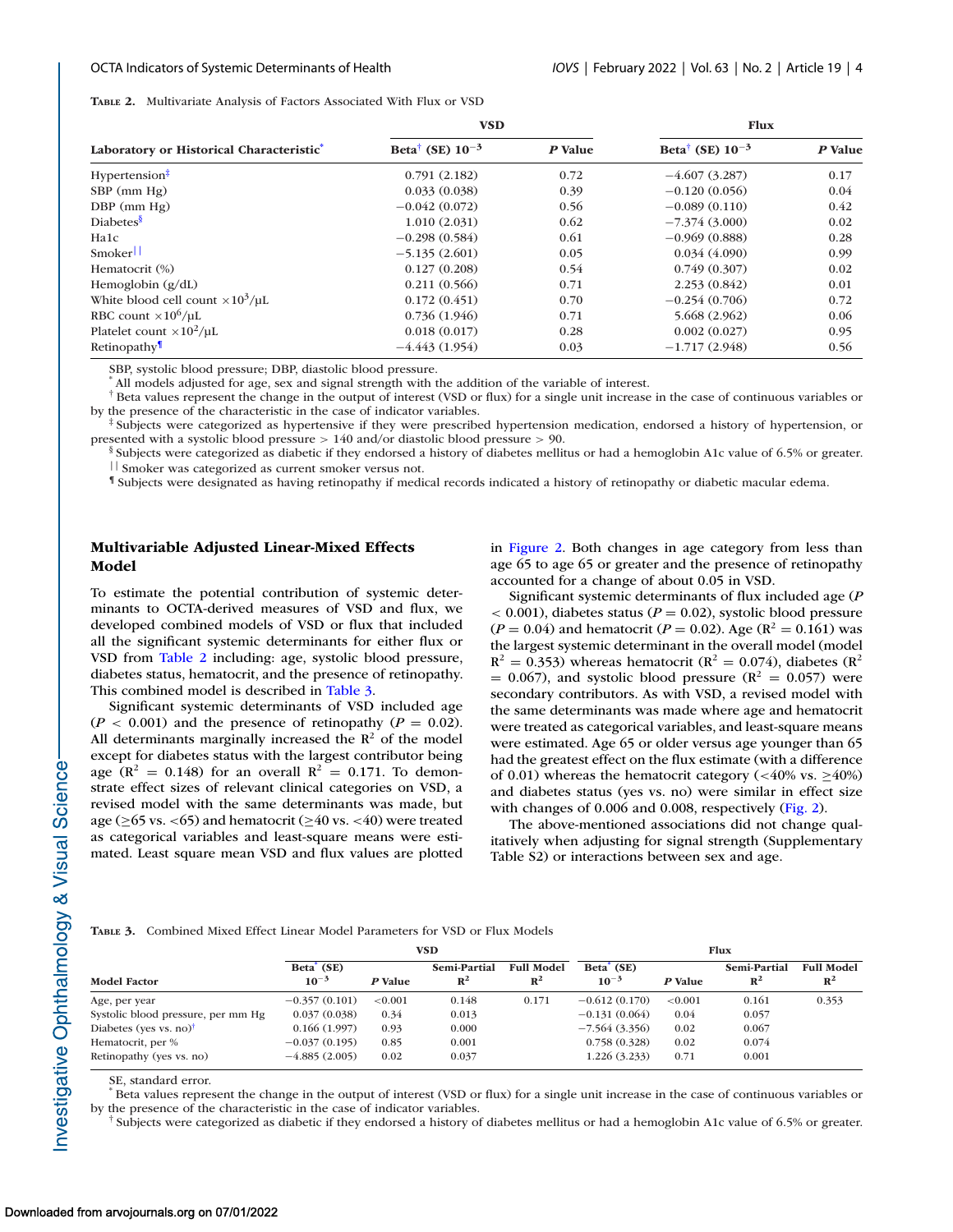<span id="page-4-0"></span>

**FIGURE 2.** Least square mean estimates for select elements of the complete VSD and flux models.

## **DISCUSSION**

Using a commercially available swept-source OCTA system, we demonstrate that flux is a useful measure of retinal perfusion that is sensitive to well-established systemic determinants of health and disease such as age, systolic blood pressure, hematocrit and diabetes status. This data suggests that flux is a novel measure of subclinical changes in perfusion that may occur very early in retinal vascular disease. For example, it is well understood that retinopathy takes many years to manifest in diabetic patients, but abnormal retinal perfusion and histopathologic capillary damage have been documented much earlier than clinically detectable retinopathy.

It is widely known that impaired regulation of blood flow in non-capillary retinal vessels (arterioles, venules, arteries and veins) is a preclinical finding in subjects with diabetes but with no retinopathy. Our results now suggest that this finding can be extended to impaired capillary flow in diabetic subjects independently of the presence of retinopathy. In fact, flux was not found to be associated with frank retinopathy. This may be due to capillary dropout, which measures such as VSD capture more effectively. However, it is also possible that the small number of retinopathy patients in this study may limit our ability to capture an association between flux and retinopathy. The observation that flux was significantly associated with a diagnosis of diabetes, but not necessarily with hemoglobin a1c, suggests that flux changes may be best used as an early sign of pathology. Flux in conjunction with other OCTA parameters, like VSD, could provide a more complete picture of the vascular health of a patient.

The association of flux with axial length was also considered. Axial length can confound OCTA-based measures via transverse magnification of the imaged area, especially for measures of vascular density that change significantly with radial eccentricity from the fovea. Unlike capillary density– based measures, there is no evidence that capillary blood flow or RBC flux varies as a function of distance from the fovea. Therefore, because flux-based measures are based on pixel intensity rather than pixel number, it may be possible that flux is less likely to be impacted in the same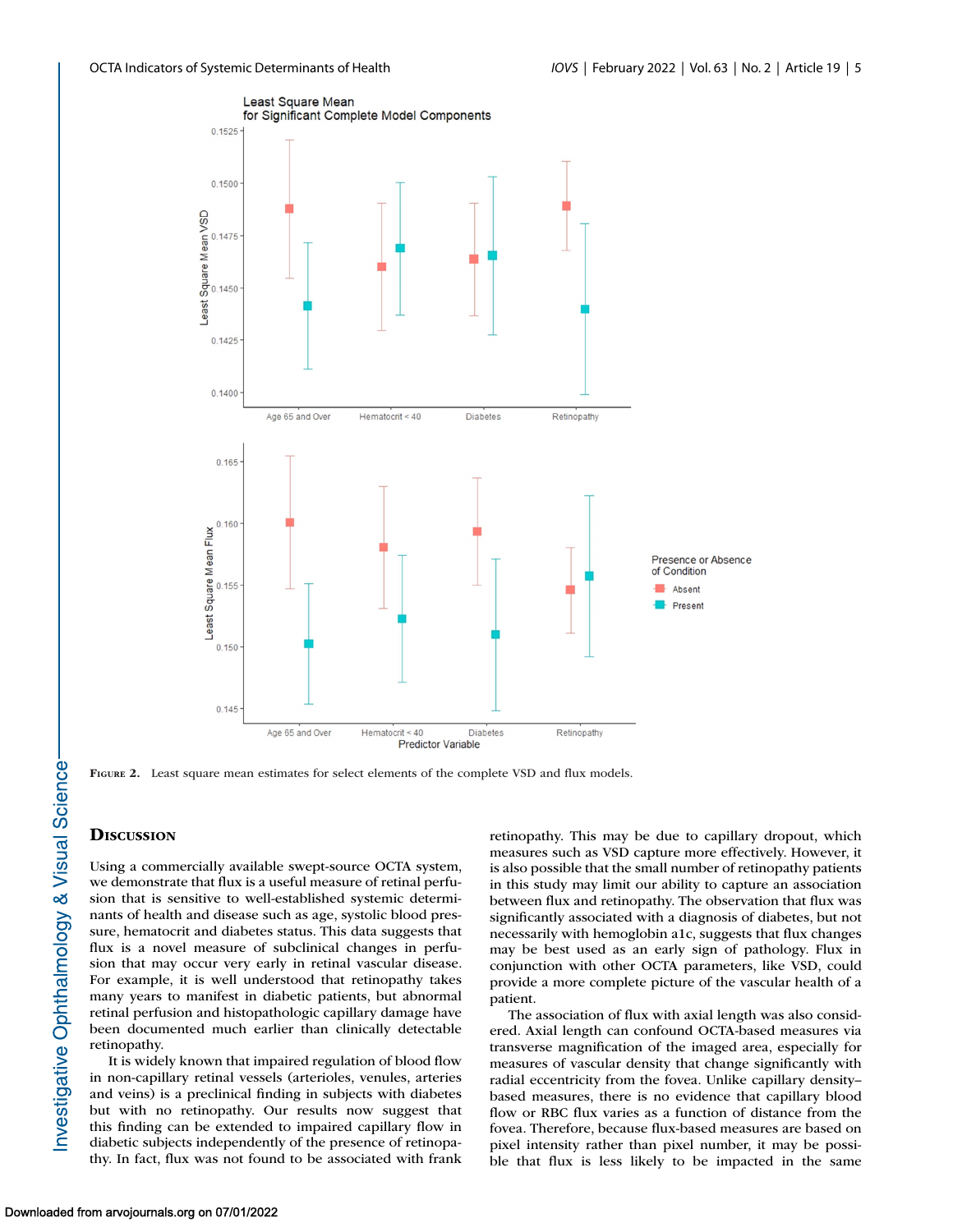<span id="page-5-0"></span>manner as vessel density measures with small variations in the field-of-view. One piece of evidence that supports this idea is that axial length was not found to be associated with flux in this study. In contrast axial length has been shown to be associated with density measures in larger studies. $30$  In any case, although we have no evidence that axial length was a confounding variable in this particular study, additional studies in larger populations will be necessary to accurately assess the magnitude and significance of axial length on flux as has been done for vessel density measures.<sup>30</sup>

In this study, vessel skeletal density in the superficial retinal layer was not shown to vary with any of the systemic risk factors that were assessed except for age. Age is a known determinant of vessel skeletal density with a strong association. $31,32$  We also show that age is a strong determinant for flux. For some factors such as blood pressure derivatives, hemoglobin a1c, and sex, larger sample sizes have found a significant correlation in univariate analysis with vessel skeletal density that we did not. $31$  However, correlations in vessel skeletal density for each of these factors are inconsistent across the literature and without a clear conclusion. $31,33-35$  For other parameters such as smoking history, we did not find a correlation consistent with previous studies. $31,34,36$  This suggests that our data are in agreement with the literature at large and that our significant findings are those with a higher effect size.

Our study also shows the strong dependence of flux on signal strength, a correlation not seen with vessel skeletal density. This is observed even between those with the highest signal strength grades of 9 and 10, which comprises the vast majority of this dataset. This is expected because signal intensity at any single pixel will correlate with the overall signal strength. As seen in Supplementary Table S2, when signal strength was added to the model, it did not change the conclusions of the study. However, the strength of this correlation suggests that only high-quality images should be included in analyses involving flux. As seen in Supplementary Table S1, individuals older than age 65 generally had significantly lower signal strength than those younger than age 65. This implies that controlling for signal strength is especially important for older populations in which imaging quality may be reduced.

We hypothesized that flux is a useful measure of a change in the in vivo RBC content of capillaries similar to what has been shown in in vitro studies.<sup>18</sup> This information would not necessarily be captured by VSD (or similar measures of density) especially in the absence of frank capillary loss. The results of our study support this hypothesis in living human subjects by demonstrating a significant correlation between flux and hematocrit, hemoglobin and borderline significant association with RBC count [\(Table 2\)](#page-3-0).

In summary, this study demonstrates that OCTA-derived flux is a novel and significant indicator of systemic determinants of health and disease. The exploratory nature of this study meant that the sample size was relatively small and the investigation limited in its power. Further validation of these results will require future work, but these data strongly suggest that flux provides information about capillary perfusion that is distinct from more conventional measures of capillary density derived from OCTA. Flux is also less likely to be impacted by magnification errors induced by axial length, but more likely to be sensitive to signal strength.

#### *Acknowledgments*

Funding by NIH Grants to AHK R01EY030564; NIH Grants to XJ R21EY028721. Unrestricted departmental funding from Research to Prevent Blindness to University of Southern California and Johns Hopkins University.

Carl Zeiss Meditec provided funding in the form of research equipment that was used in this study. Carl Zeiss Meditec was not involved in the conception, data collection, writing, editing or final publication of this manuscript.

Disclosure: **S. Kushner-Lenhoff,** None; **Y. Li,** None; **Q. Zhang,** None; **R.K. Wang,** Carl Zeiss Meditec (P), Meditec (C), Kowa Inc (P), Insight Photonic Solutions (C); **X, Jiang,** None; **A.H. Kashani,** Carl Zeiss Meditec (F, R)

#### *References*

- 1. Wong TY, Klein R, Couper DJ, et al. Retinal microvascular abnormalities and incident stroke: the Atherosclerosis Risk in Communities Study. *Lancet*. 2001;358(9288):1134–1140.
- 2. Friedenwald H. The Doyne Memorial Lecture: pathological changes in the retinal blood-vessels in arterio-sclerosis and hypertension. *Trans Ophthalmol Soc UK*. 1930;50452– 50531.
- 3. Büttner M, Schuster AKG, Vossmerbäumer U, Fischer JE. Associations of cardiovascular risk factors and retinal vessel dimensions at present and their evolution over time in a healthy working population. *Acta Ophthalmologica*. 2020;98(4):e457–e463.
- 4. Wang Lu, Wong Tien Y, Richey SA, Ronald K, Folsom Aaron R, Michael J-H. Relationship between retinal arteriolar narrowing and myocardial perfusion. *Hypertension*. 2008;51(1):119–126.
- 5. Cheung N, Bluemke DA, Klein R, et al. Retinal arteriolar narrowing and left ventricular remodeling: the multi-ethnic study of atherosclerosis. *J Am Coll Cardiol*. 2007;50:48–55.
- 6. Aisen ML, Bacon BR, Goodman AM, Chester EM. Retinal abnormalities associated with anemia. *Arch Ophthalmol*. 1983;101:1049–1052.
- 7. Klein R, Klein BEK, Moss SE, Wong TY. Retinal vessel caliber and microvascular and macrovascular disease in type 2 diabetes: XXI: the Wisconsin Epidemiologic Study of Diabetic Retinopathy. *Ophthalmology*. 2007;114:1884– 1892.
- 8. Klein BEK. Complete blood cell count and retinal vessel diameters. *Arch Ophthalmol*. 2011;129:490.
- 9. Liew G, Wang JJ, Rochtchina E, Wong TY, Mitchell P. Complete blood count and retinal vessel calibers. *PLoS ONE*. 2014;9(7):e102230.
- 10. Kashani AH, Chen CL, Gahm JK, et al. Optical coherence tomography angiography: a comprehensive review of current methods and clinical applications. *Prog Retinal Eye Res*. 2017;60:66–100.
- 11. Matsunaga Douglas, Yi Jack, Puliafito Carmen A, Kashani Amir H. OCT angiography in healthy human subjects. *Ophthalm Surg Lasers Imaging Retina*. 2014;45:510– 515.
- 12. Kim AY, Chu Z, Shahidzadeh A, Wang RK, Puliafito CA, Kashani AH. Quantifying microvascular density and morphology in diabetic retinopathy using spectral-domain optical coherence tomography angiography. *Invest Ophthalmol Vis Sci*. 2016;57(9):OCT362.
- 13. Koulisis N, Kim AY, Chu Z, et al. Quantitative microvascular analysis of retinal venous occlusions by spectral domain optical coherence tomography angiography. *PLoS ONE*. 2017;12(4):e0176404.
- 14. Ashimatey BS, D'Orazio LM, Ma SJ, et al. Lower retinal capillary density in minimal cognitive impairment